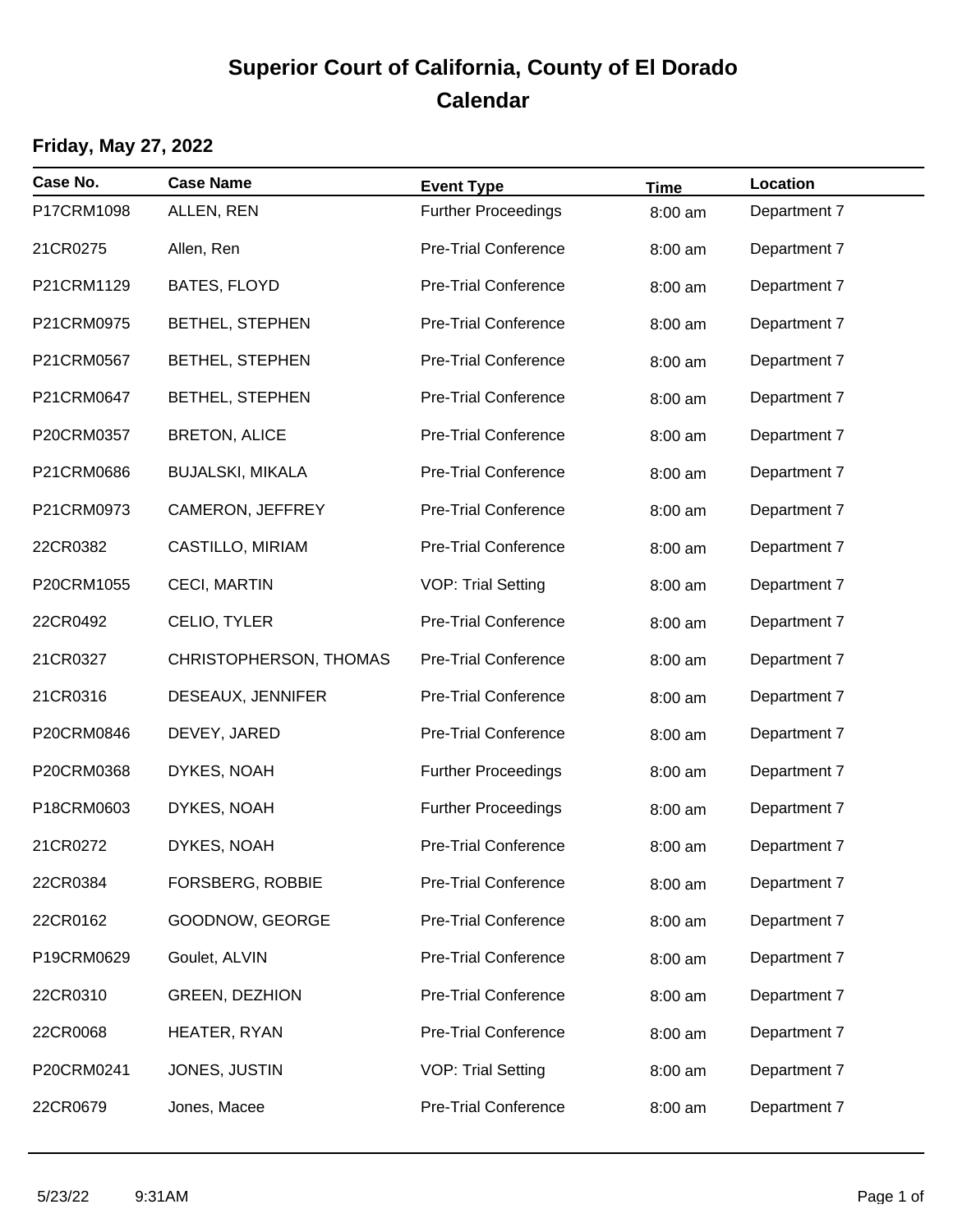## **Superior Court of California, County of El Dorado Calendar**

#### **Friday, May 27, 2022**

| Case No.     | <b>Case Name</b>      | <b>Event Type</b>           | <b>Time</b> | Location     |
|--------------|-----------------------|-----------------------------|-------------|--------------|
| 22CR0425     | KAMLESHAN, JAMES      | <b>Pre-Trial Conference</b> | 8:00 am     | Department 7 |
| P21CRM0590   | <b>KENTROS, JASON</b> | <b>Pre-Trial Conference</b> | 8:00 am     | Department 7 |
| 22CR0496     | LEU, MERLIN           | <b>Pre-Trial Conference</b> | 8:00 am     | Department 7 |
| 21CR0313     | MACDUFF, DANA         | <b>Pre-Trial Conference</b> | 8:00 am     | Department 7 |
| P21CRM0458   | MADRID, ZACHARY       | <b>Pre-Trial Conference</b> | 8:00 am     | Department 7 |
| 22CR0475     | MADRID, ZACHARY       | <b>Pre-Trial Conference</b> | 8:00 am     | Department 7 |
| P21CRM0754   | MCCAULEY, MICHAEL     | <b>Pre-Trial Conference</b> | 8:00 am     | Department 7 |
| P20CRM0711   | MCDONALD, JAMES       | <b>Pre-Trial Conference</b> | 8:00 am     | Department 7 |
| P19CRM0951   | MCDONALD, JAMES       | <b>Pre-Trial Conference</b> | 8:00 am     | Department 7 |
| P21CRM0358   | MCDONALD, JAMES       | <b>Pre-Trial Conference</b> | 8:00 am     | Department 7 |
| P21CRM0456   | MCDONALD, JAMES       | <b>Pre-Trial Conference</b> | 8:00 am     | Department 7 |
| P20CRM1136   | MCDONALD, JAMES       | <b>Pre-Trial Conference</b> | 8:00 am     | Department 7 |
| P17CRM0395   | MCDONALD, JAMES       | <b>Further Proceedings</b>  | 8:00 am     | Department 7 |
| 22CR0026     | MEZA, AMBAR           | <b>Pre-Trial Conference</b> | 8:00 am     | Department 7 |
| P20CRM0265   | MOODY, DARRELL        | <b>Pre-Trial Conference</b> | 8:00 am     | Department 7 |
| P18CRM0052   | MOODY, DARRELL        | <b>Pre-Trial Conference</b> | 8:00 am     | Department 7 |
| P21CRM0250   | NOORI, AMIR           | <b>Pre-Trial Conference</b> | 8:00 am     | Department 7 |
| 22CR0427     | RIGLER, STEVEN        | <b>Pre-Trial Conference</b> | 8:00 am     | Department 7 |
| P20CRM0317   | RIMBERT, JASMINE      | Pre-Trial Conference        | 8:00 am     | Department 7 |
| 22CR0459     | ROGERS, CHRISTEN      | <b>Pre-Trial Conference</b> | 8:00 am     | Department 7 |
| P21CRM0170-2 | ROJAS, PRISCILLA      | <b>Pre-Trial Conference</b> | 8:00 am     | Department 7 |
| 22CR0433     | SELEPEC, KRISTINE     | <b>Pre-Trial Conference</b> | 8:00 am     | Department 7 |
| 22CR0121     | SERNE, RICHARD        | <b>Pre-Trial Conference</b> | 8:00 am     | Department 7 |
| 22CR0027     | SHELTON, ROBERT       | <b>Pre-Trial Conference</b> | 8:00 am     | Department 7 |
| 21CR0236     | SOLOSKI, ZACHARY      | <b>Pre-Trial Conference</b> | 8:00 am     | Department 7 |
| 22CR0227     | <b>WILSON, TARA</b>   | <b>Pre-Trial Conference</b> | 8:00 am     | Department 7 |